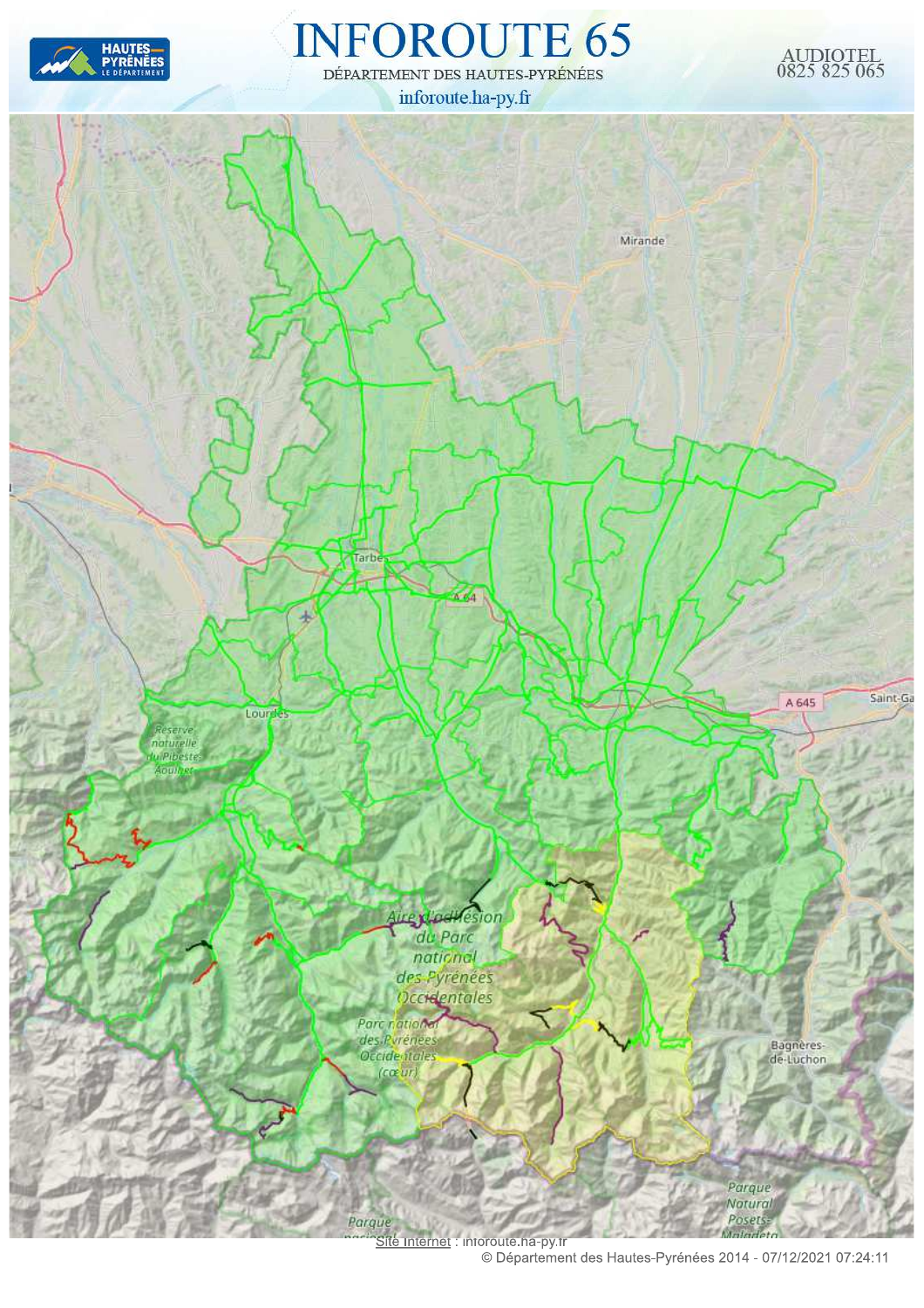| <b>Conditions de</b><br>circulation         | Définition générale                                                                                                                         | Equipements adaptés                                                |
|---------------------------------------------|---------------------------------------------------------------------------------------------------------------------------------------------|--------------------------------------------------------------------|
| C1<br>Circulation normale                   | En hiver, même sur route dégagée, il faut conduire prudemment et rester<br>vigilant.                                                        | Restez prudent et vigilant                                         |
| C2<br>Circulation délicate                  | Risques localisés ou de faible ampleur Givre localisé, plaques de verglas<br>localisées, neige fondante ou fondue dans les traces des roues | Equipements hivernaux<br>recommandés                               |
| C <sub>3</sub><br>Circulation difficile     | Givre ou verglas généralisé, chaussée enneigée (3 à 10 cm), neige<br>tassée ou gelée sur la chaussée                                        | Equipements hivernaux<br>obligatoires                              |
| C <sub>4</sub><br>Circulation<br>impossible | Route impraticable Verglas généralisé en forte épaisseur Neige en forte<br>épaisseur                                                        | Route impraticable.                                                |
| FH.<br>Route<br>fermée l'hiver              | Route fermée pendant toute la période hivernale                                                                                             | Route d'altitude fermée jusqu'à<br>la réouverture par les services |

Le réseau principal est renseigné par tronçons.<br>Le réseau secondaire est renseigné par zone.

### Pays des Coteaux

| <b>RD</b> | <b>Conditions de</b><br>circulation | Libellé                                       |
|-----------|-------------------------------------|-----------------------------------------------|
|           |                                     | <b>Accès Divers</b>                           |
| 632       |                                     | Entre limite département 31 et Trie sur Baïse |
| 632       |                                     | lEntre Trie sur Baïse et Tarbes               |
| 929       |                                     | entre limite département 32 et Monlong        |
| 929       |                                     | entre Monlong et Lannemezan                   |
| 10        |                                     | entre Galan et limite département 32          |
| 939       |                                     | entre Galan et Lannemezan                     |
| 11        |                                     | entre Capvern et D632                         |
| 14        |                                     | entre Tournay et Chelle Debat (D632)          |
| 14        |                                     | lentre carrefour D82 et Ozon                  |
| 17        |                                     | entre Lannemezan et Trie sur Baïse            |
| 20        |                                     | entre rond-point de Cieutat et Tournay        |
| 21        |                                     | entre Séméac et D14                           |
| 938       |                                     | entre Capvern et rond-point de Cieutat        |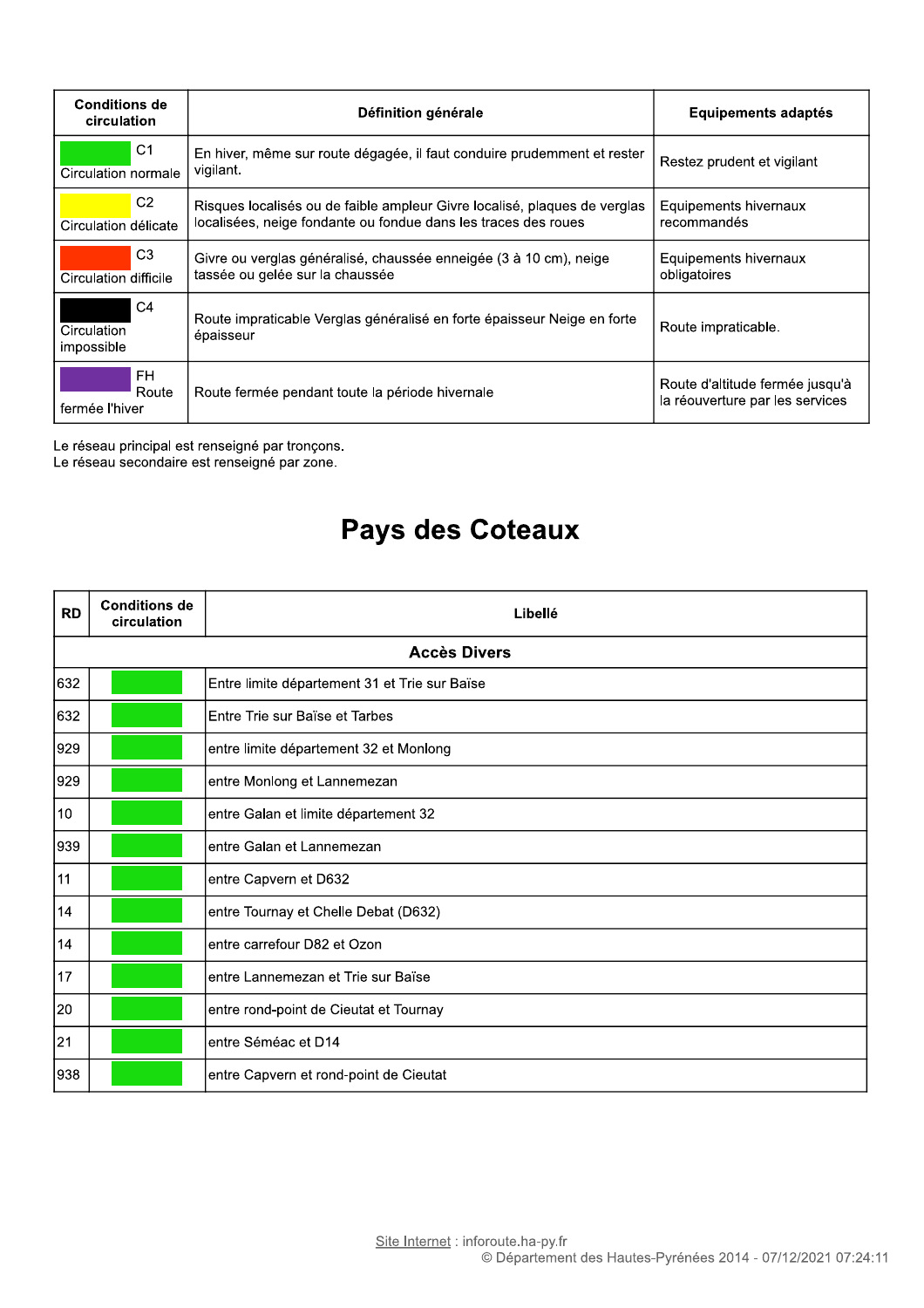### Pays des Coteaux

| <b>RD</b>         | <b>Conditions de</b><br>circulation | Libellé                         |
|-------------------|-------------------------------------|---------------------------------|
| ZONE <sup>1</sup> |                                     | IZone Plateau de Lannemezan COT |
| <b>ZONE</b>       |                                     | IZone Côteaux                   |
| <b>ZONE</b>       |                                     | <b>Zone Baronnies</b>           |

| <b>RD</b> | <b>Conditions de</b><br>circulation | Libellé                                 |
|-----------|-------------------------------------|-----------------------------------------|
|           |                                     | Accès à Luz Ardiden                     |
| 12        |                                     | entre D921 et Luz Saint Sauveur         |
| 12        |                                     | entre Luz Saint Sauveur et bas de Grust |
| 12        |                                     | entre bas de Grust et haut de Grust     |
| 12        |                                     | entre haut de Grust et le relais        |
| 12        |                                     | entre le relais et Cureille             |
| 12        |                                     | entre Cureille et Luz Ardiden           |
|           |                                     | Accès à Hautacam                        |
| 100       |                                     | entre Argelès Gazost et Ayros           |
| 13        |                                     | entre Argelès et Ayros Ayros            |
| 100       |                                     | entre Ayros et Arbouix                  |
| 100       |                                     | entre Arbouix et Artalens Souin         |
| 100       |                                     | entre Artalens Souin et Saint André     |
| 100       |                                     | entre Saint André et les Gès            |
| 100       |                                     | entre les Gès et l'Arrioutou            |
| 100       |                                     | entre l'Arrioutou et Hautacam           |
| 100       |                                     | entre Hautacam et Tramassel             |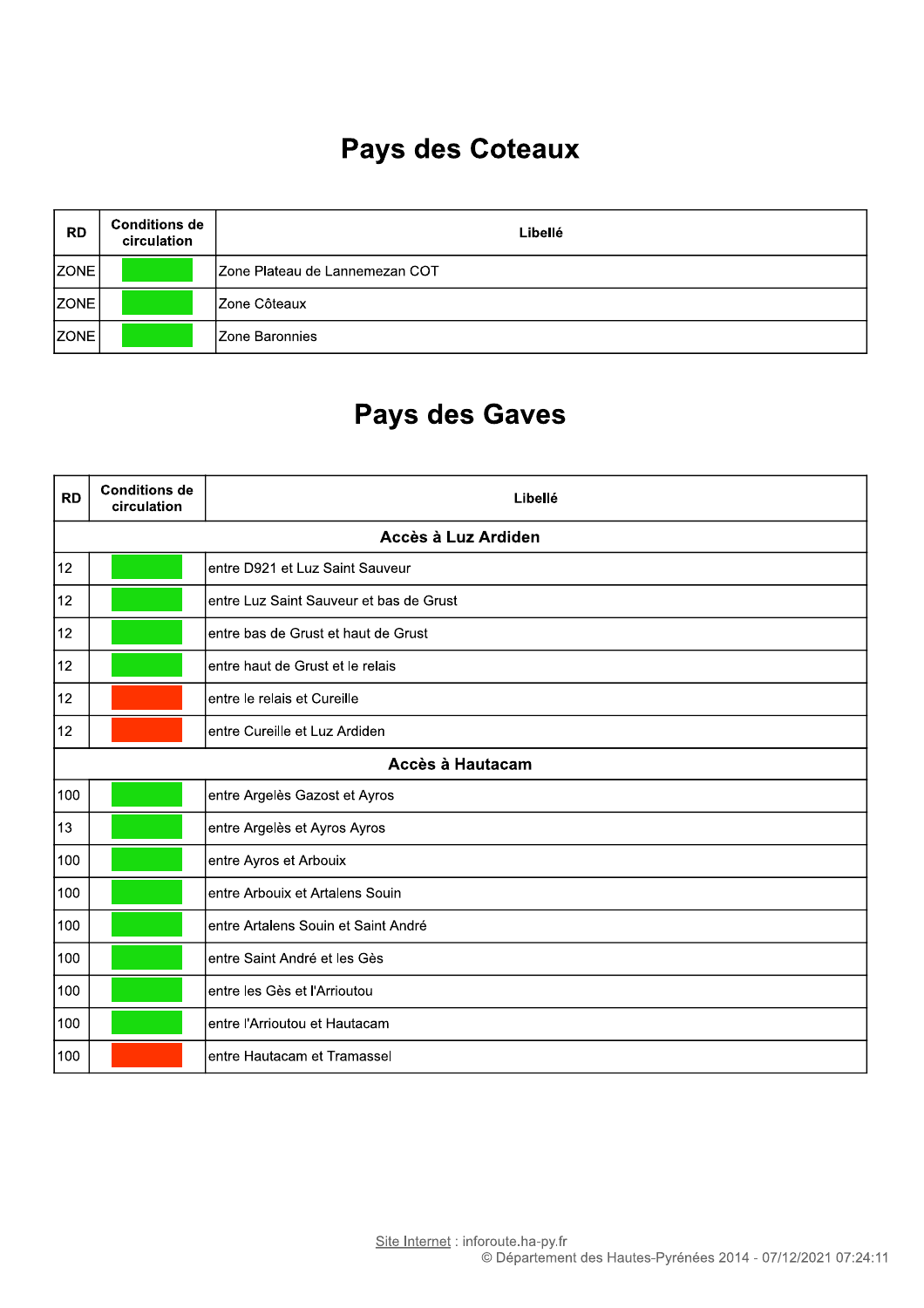| <b>RD</b> | <b>Conditions de</b><br>circulation | Libellé                                         |
|-----------|-------------------------------------|-------------------------------------------------|
|           |                                     | <b>Accès Divers</b>                             |
| 105       |                                     | entre Arrens +3km et extrémité                  |
|           |                                     | Accès au Col du Soulor                          |
| 126       |                                     | entre Ferrières et Arbéost                      |
| 126       |                                     | entre Arbéost et Arnassat                       |
| 126       |                                     | entre Arnassat et Col du Soulor                 |
| 918       |                                     | entre Capet et Col du Soulor                    |
| 918       |                                     | entre Arrens Marsous et Capet                   |
| 918       |                                     | entre Argelès Gazost et Arrens Marsous          |
| 918       |                                     | entre limite département 64 et Col du Soulor    |
|           |                                     | Accès à Val d'Azun - Couraduque                 |
| 928       |                                     | entre Aucun et Bérié de Lahorre                 |
| 928       |                                     | entre Bérié de Lahorre et Val d'Azun Couraduque |
|           |                                     | Accès au Grand Tourmalet - Barèges              |
| 918       |                                     | entre Luz Saint Sauveur et Esterre              |
| 918       |                                     | entre Esterre et Viey                           |
| 918       |                                     | entre Viey et Betpouey                          |
| 918       |                                     | entre Betpouey et Sers                          |
| 918       |                                     | entre Sers et Barèges                           |
| 918       |                                     | entre Barèges et Tournaboup                     |
| 918       |                                     | entre Tournaboup et Col du Tourmalet            |
| 918A      |                                     | entre D918 et Pont de la Gaubie                 |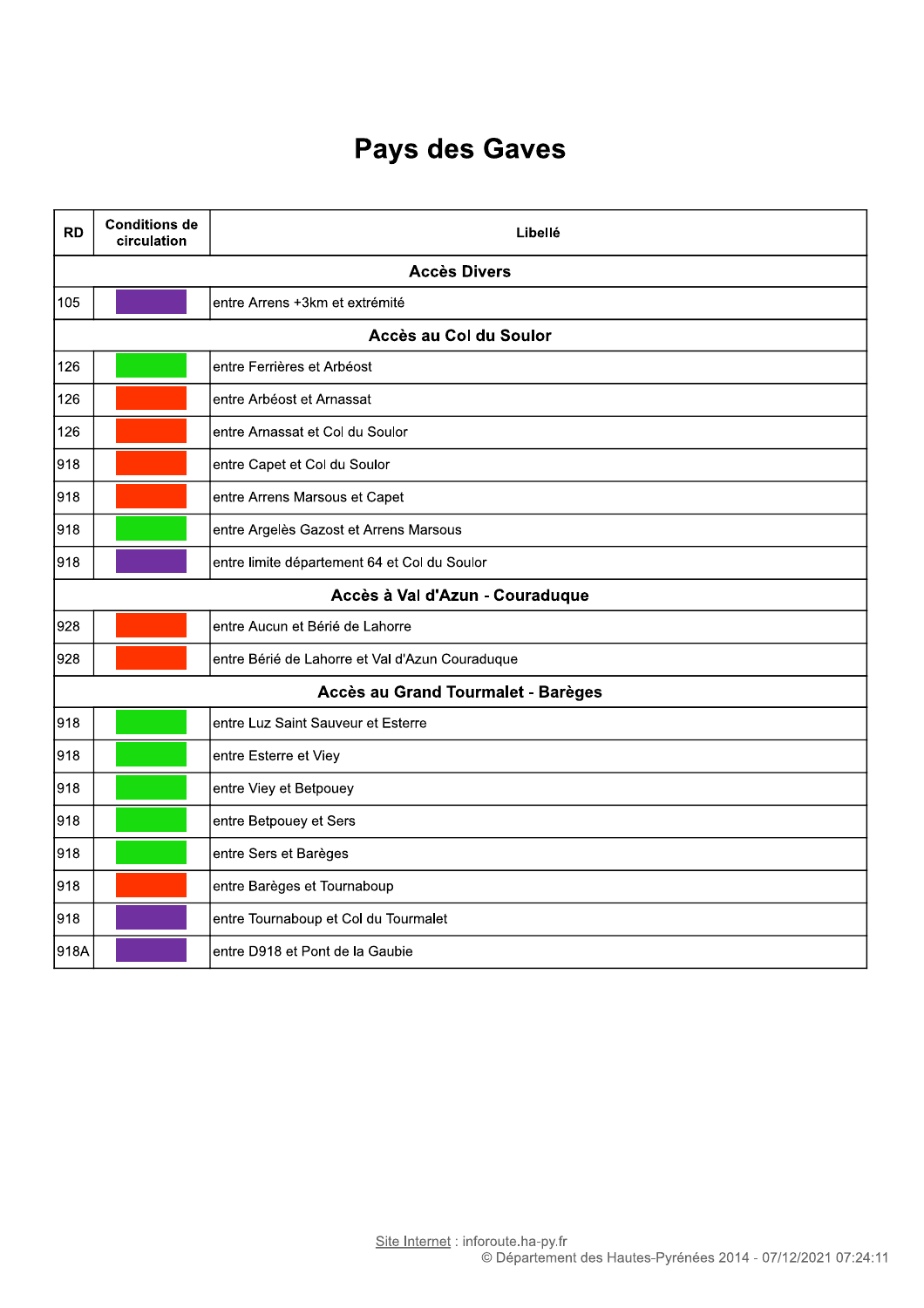| <b>RD</b> | <b>Conditions de</b><br>circulation | Libellé                                              |
|-----------|-------------------------------------|------------------------------------------------------|
|           |                                     | <b>Accès à Cauterets</b>                             |
| 920       |                                     | entre Pierrefitte et Calypso                         |
| 920       |                                     | entre Calypso et Cauterets                           |
| 920       |                                     | entre Cauterets et La Raillère                       |
| 920       |                                     | entre La Raillère et Pont d'Espagne                  |
| 312       |                                     | route du Cambasque                                   |
|           |                                     | Accès à Gavarnie                                     |
| 921       |                                     | entre Luz Saint Sauveur et Pont Napoléon             |
| 921       |                                     | entre Pont Napoléon et Pragnères                     |
| 921       |                                     | entre Pragnères et Gèdre                             |
| 921       |                                     | entre Gèdre et Le Bédous                             |
| 921       |                                     | entre Le Bédous et Gavarnie                          |
| 128       |                                     | entre Gavarnie et D923                               |
| 923       |                                     | entre D128 et granges de Holle                       |
| 923       |                                     | entre granges de Holle et 1km de la station Gavarnie |
| 923       |                                     | entre 1km de la station Gavarnie et les Especières   |
| 923       |                                     | entre les Especières et extrémité                    |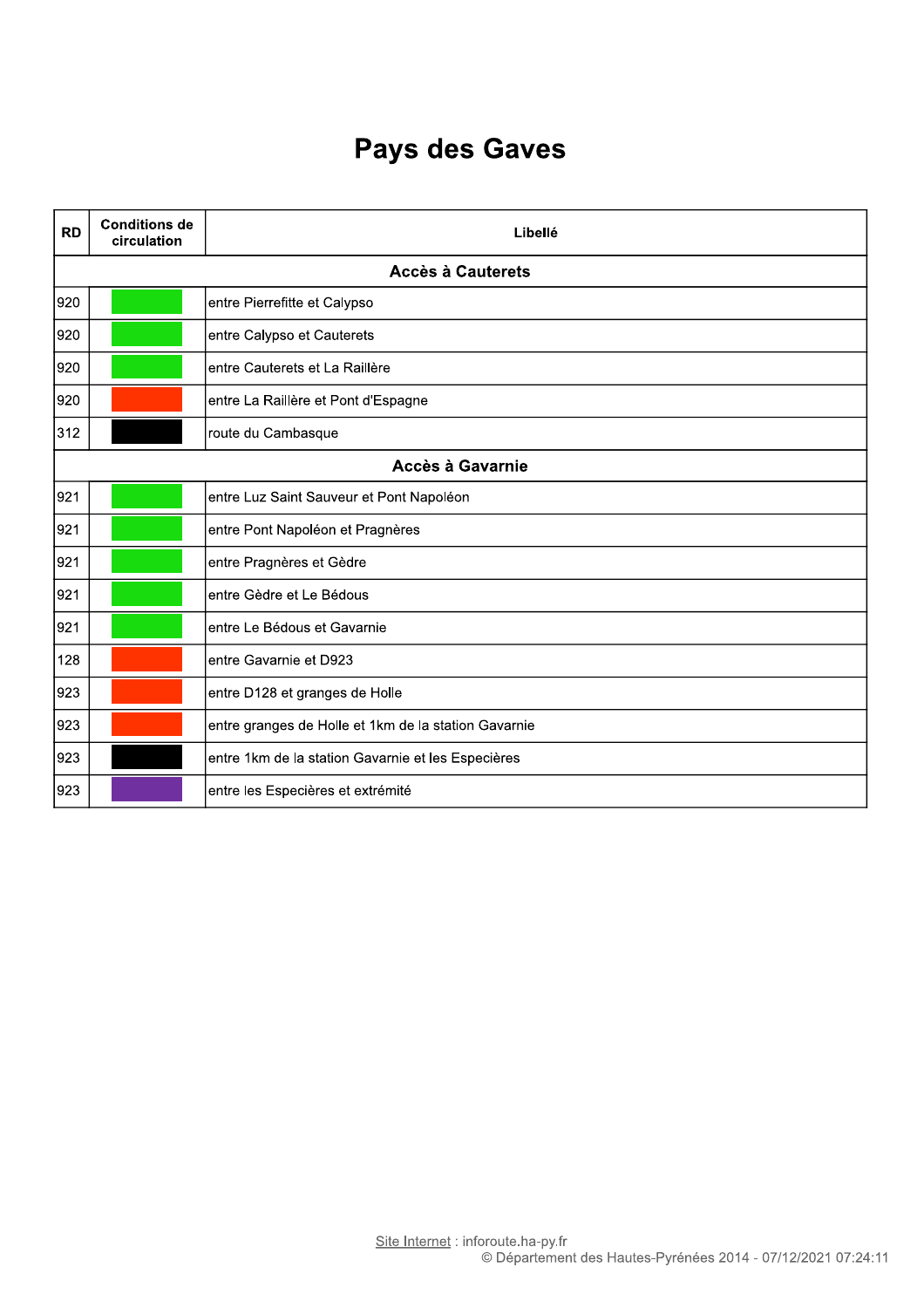| <b>RD</b>   | <b>Conditions de</b><br>circulation | Libellé                                     |
|-------------|-------------------------------------|---------------------------------------------|
|             |                                     | <b>Accès Divers</b>                         |
| 922         |                                     | entre Gèdre et barrière Gèdre               |
| 922         |                                     | entre barrière Gèdre et extrémité           |
| 128         |                                     | entre Gavarnie et extrémité                 |
| 176         |                                     | entre D922 et extrémité                     |
| 937         |                                     | entre limite département 64 et Lourdes      |
| 937         |                                     | entre Lourdes et Montgaillard (D935)        |
| 940         |                                     | entre Lourdes et limite département 64      |
| 914         |                                     | entre Lourdes et Giratoire D821 et N21      |
| 821         |                                     | entre Lourdes et Argelès Gazost             |
| 821A        |                                     | entre D821 et D921b                         |
| 921B        |                                     | entre Lourdes et Argelès Gazost             |
| 913         |                                     | entre Argelès Gazost et Villelongue         |
| 921         |                                     | entre Argelès Gazost et Villelongue         |
| 921         |                                     | entre Villelongue et Pont de la Reine       |
| 921         |                                     | entre Pont de la Reine et Luz Saint Sauveur |
| <b>ZONE</b> |                                     | Zone Luz Saint Sauveur                      |
| <b>ZONE</b> |                                     | Zone Argelès Gazost                         |
| <b>ZONE</b> |                                     | Zone Lourdes                                |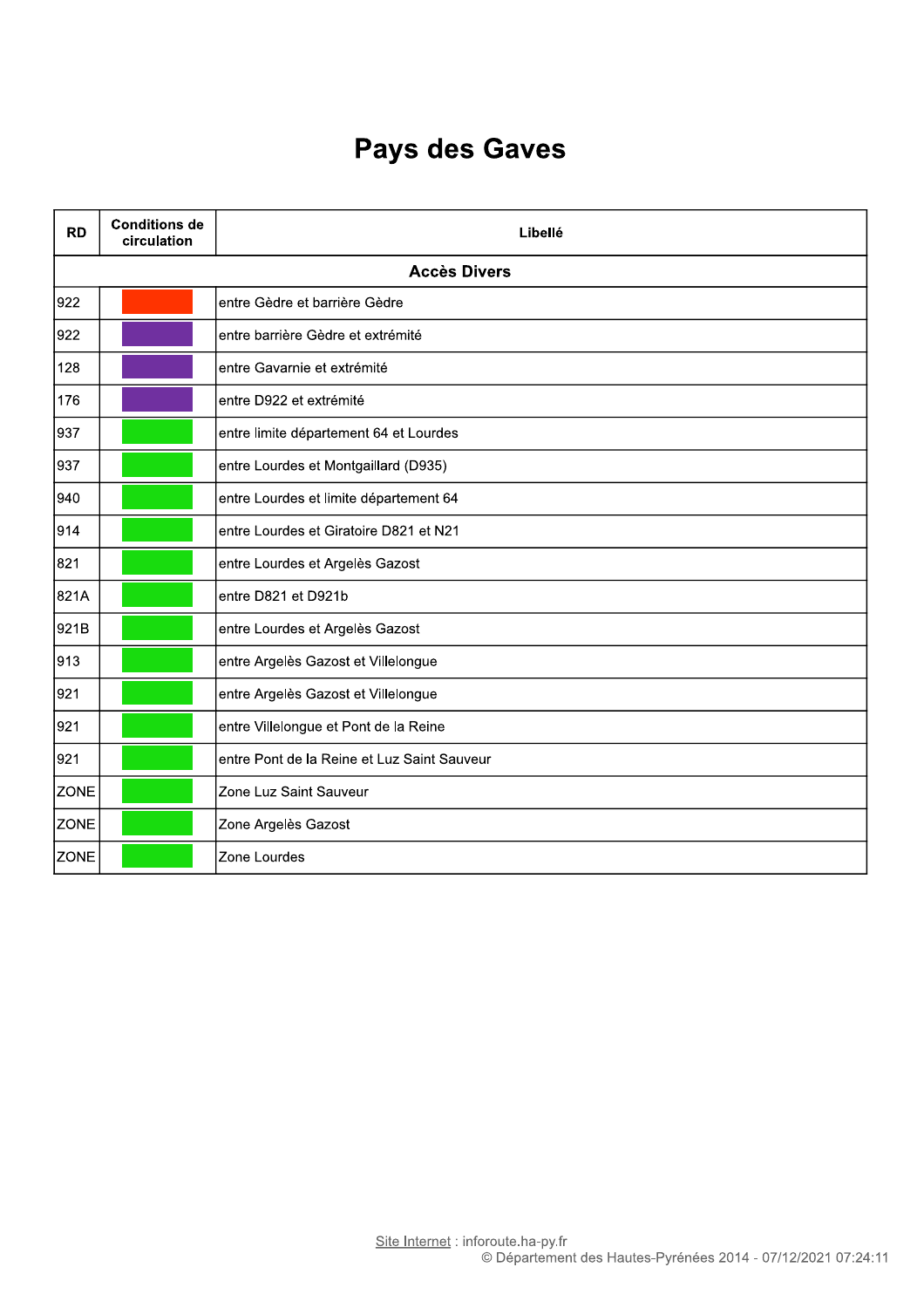#### Pays du plateau de Lannemezan, des vallées des Nestes et de la Barousse - Arreau

| <b>RD</b> | <b>Conditions de</b><br>circulation | Libellé                                         |
|-----------|-------------------------------------|-------------------------------------------------|
|           |                                     | <b>Accès Divers</b>                             |
| 929       |                                     | entre Sarancolin et Arreau                      |
| 929       |                                     | entre Arreau et Saint Lary                      |
|           |                                     | Accès à Piau Engaly                             |
| 929       |                                     | entre Saint Lary et Tramezaïgues                |
| 929       |                                     | entre Tramezaïgues et Aragnouet                 |
| 118       |                                     | entre Aragnouet et Pont des Templiers           |
| 118       |                                     | entre Pont des Templiers et Piau Engaly         |
|           |                                     | Accès à St Lary - Pla d'Adet                    |
| 123       |                                     | entre Saint Lary et Soulan                      |
| 123       |                                     | entre Soulan et Espiaube                        |
| 123       |                                     | entre Espiaube et Pla d'Adet                    |
|           |                                     | Accès au Col d'Azet                             |
| 25        |                                     | entre Saint Lary et Estensan                    |
| 225       |                                     | entre Estensan et Azet                          |
| 225       |                                     | entre Azet et Col d'Azet                        |
| 225       |                                     | entre Col d'Azet et Val Louron                  |
|           |                                     | Accès à Val Louron                              |
| 25        |                                     | entre Avajan et Estarvielle                     |
| 225       |                                     | entre Val Louron et Génos                       |
| 225A      |                                     | entre Val Louron et la station                  |
|           |                                     | Accès à Peyragudes et Col de Peyresourde        |
| 618       |                                     | entre Arreau et Avajan                          |
| 618       |                                     | entre Avajan et Loudervielle                    |
| 618       |                                     | entre Loudervielle et Mont                      |
| 618       |                                     | entre Mont et carrefour D618 D619               |
| 618       |                                     | entre carrefour D618 D619 et Col de Peyresourde |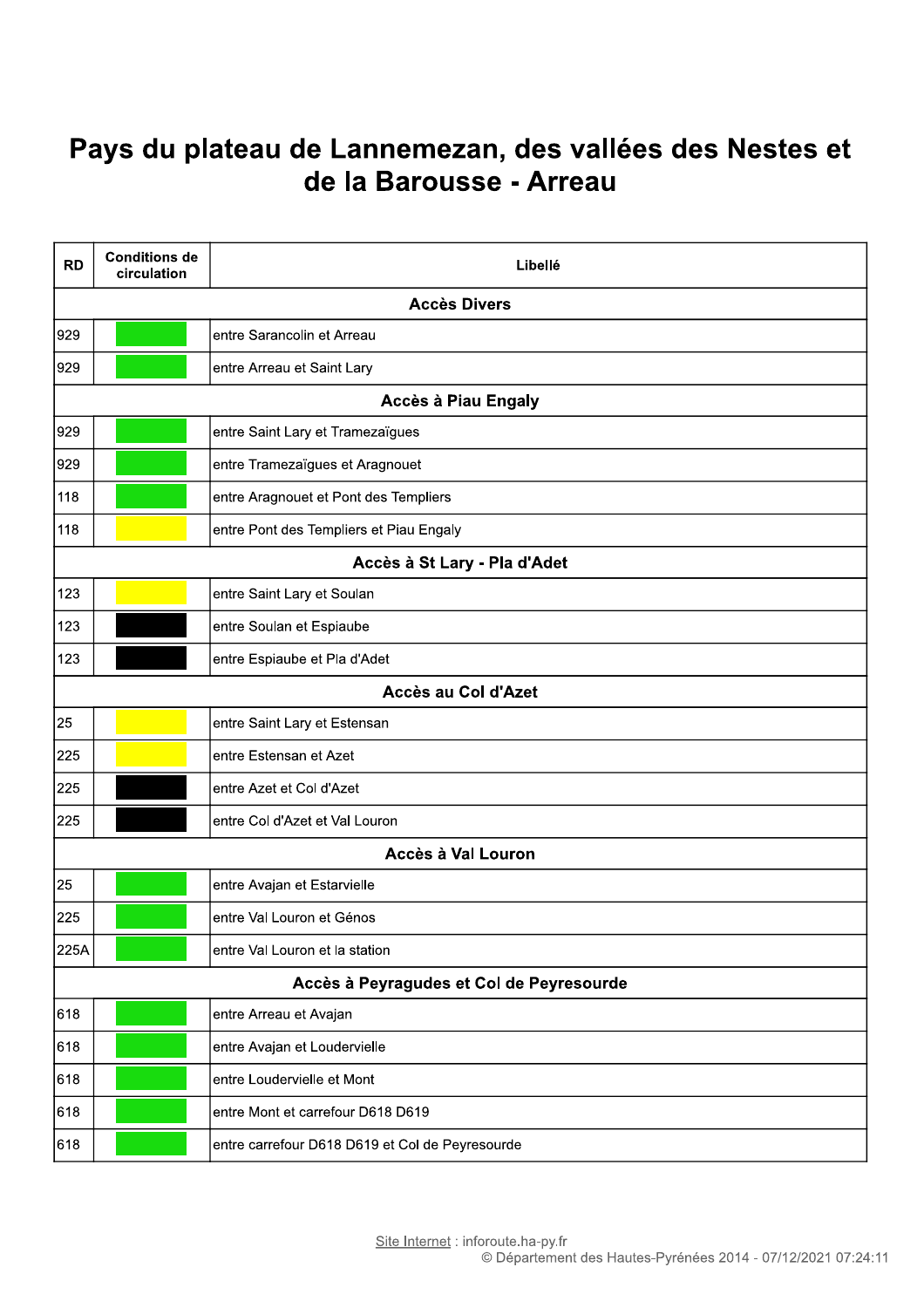#### Pays du plateau de Lannemezan, des vallées des Nestes et de la Barousse - Arreau

| <b>RD</b>   | <b>Conditions de</b><br>circulation | Libellé                                         |
|-------------|-------------------------------------|-------------------------------------------------|
|             |                                     | Accès à Peyragudes et Col de Peyresourde        |
| 619         |                                     | entre D618 et Peyragudes                        |
| 117         |                                     | entre D618 et Peyragudes                        |
|             |                                     | Accès au Col d'Aspin côté Arreau                |
| 918         |                                     | entre 6km du sommet Col d'Aspin et Col d'Aspin  |
| 918         |                                     | entre Arreau et 6km du sommet Col d'Aspin       |
|             |                                     | <b>Accès Divers</b>                             |
| 929         |                                     | entre Aragnouet et Artigusse                    |
| 929         |                                     | entre Artigusse et Orédon                       |
| 929         |                                     | entre Orédon et Cap de Long                     |
| 19          |                                     | entre Tramezaïgues et Frédancon                 |
| 19          |                                     | entre Frédancon et l'Hospice                    |
| 113         |                                     | entre Ancizan et Col de la Hourquette d'Ancizan |
| 114         |                                     | entre Ris et Bareilles                          |
| 177         |                                     | entre Orédon et Aumar Aubert                    |
| <b>ZONE</b> |                                     | Zone Arreau                                     |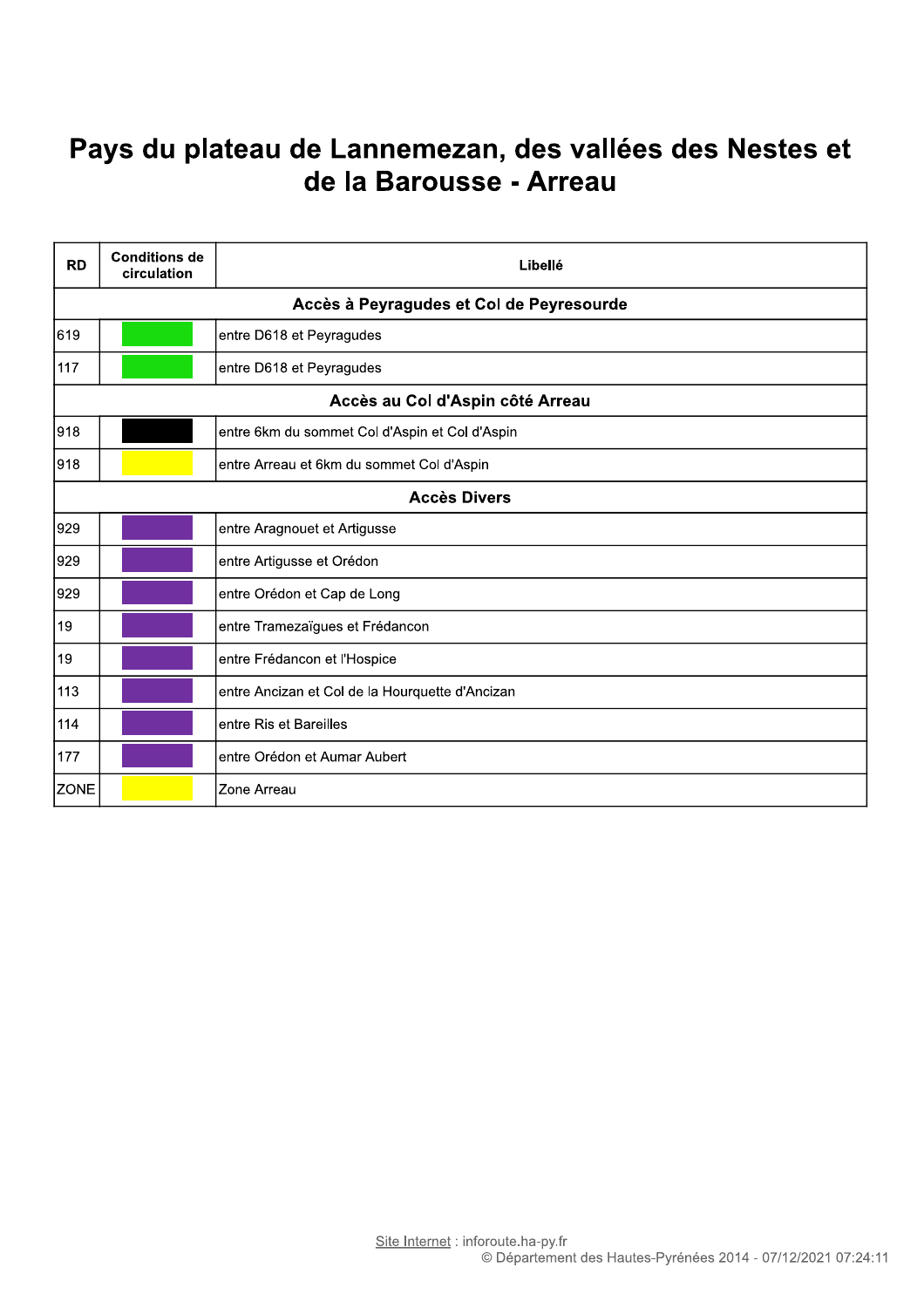#### Pays du plateau de Lannemezan, des vallées des Nestes et de la Barousse - La Barthe de Neste

| <b>RD</b> | <b>Conditions de</b><br>circulation | Libellé                                              |
|-----------|-------------------------------------|------------------------------------------------------|
|           |                                     | <b>Accès Divers</b>                                  |
| 817       |                                     | entre limite département 31 et Capvern               |
| 817       |                                     | entre Capvern et Tournay                             |
| 717       |                                     | entre A64 et D17                                     |
| 17        |                                     | entre D717 et D938                                   |
| 929       |                                     | entre Lannemezan et La Barthe de Neste               |
| 929       |                                     | entre La Barthe de Neste et Lortet                   |
| 929       |                                     | entre Lortet et Sarrancolin                          |
| 929A      |                                     | entre Avezac et Lortet                               |
| 939       |                                     | entre Lannemezan et La Barthe de Neste               |
| 938       |                                     | entre limite département 31 et La Barthe de Neste    |
| 938       |                                     | entre D929 La Barthe de Neste et D929A Avezac        |
| 938       |                                     | entre Avezac et Capvern                              |
| 933       |                                     | entre D938 et D817 Capvern                           |
| 211       |                                     | entre D11 et D933 Capvern                            |
| 11        |                                     | entre D938 et D211 Capvern                           |
| 26        |                                     | entre D14 et D77 Esparros                            |
| 14        |                                     | entre Esparros et carrefour D82                      |
| 17        |                                     | du carrefour D77 au carrefour D217 (croix du poteau) |
| 77        |                                     | du carrefour D26 au carrefour D17                    |
| 77        |                                     | du carrefour D17 au carrefour D929A                  |
|           |                                     | <b>Accès à Nistos</b>                                |
| 26        |                                     | entre Anères et limite département 31                |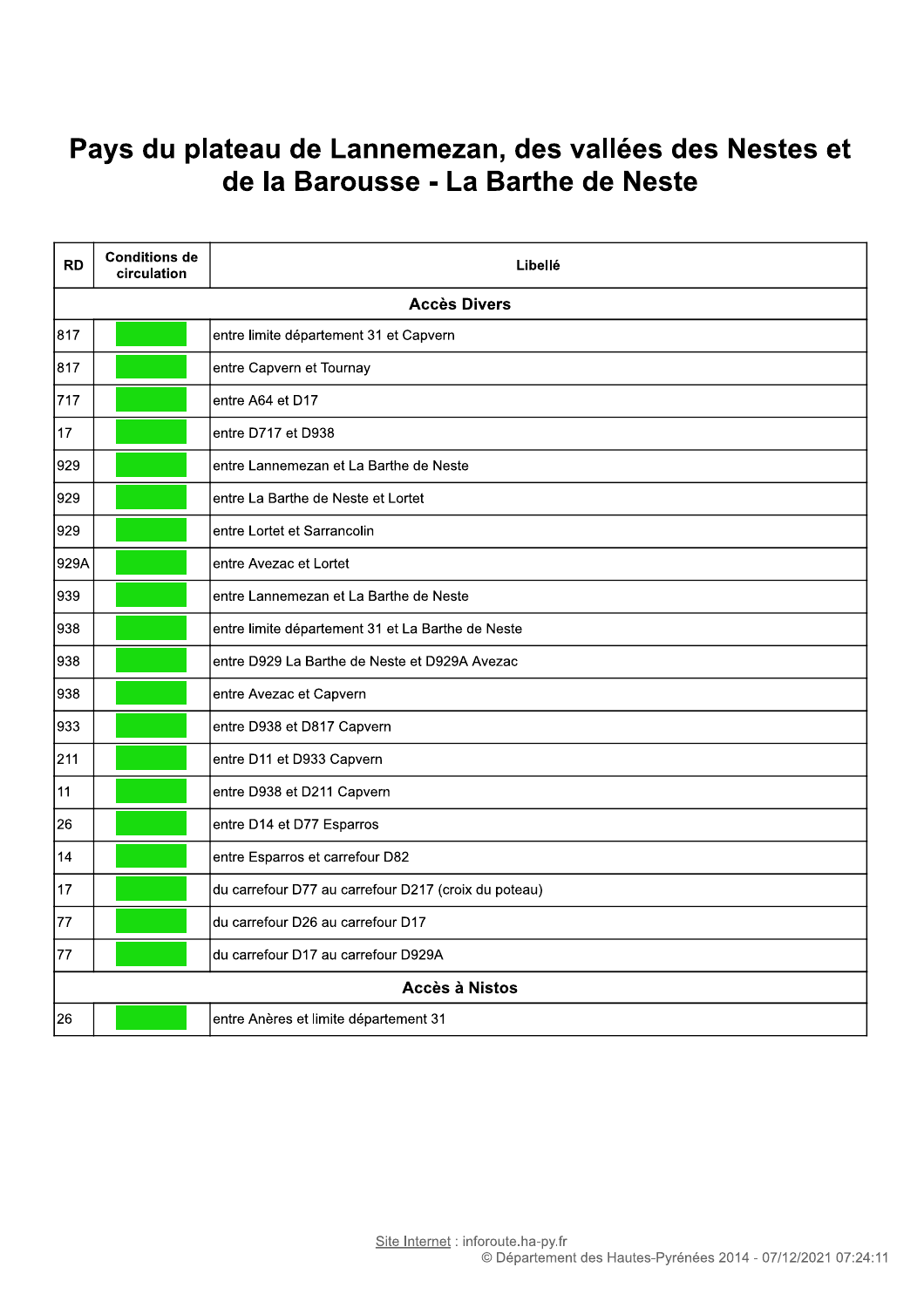#### Pays du plateau de Lannemezan, des vallées des Nestes et de la Barousse - La Barthe de Neste

| <b>RD</b>   | <b>Conditions de</b><br>circulation | Libellé                                   |
|-------------|-------------------------------------|-------------------------------------------|
|             |                                     | Accès à Nistos                            |
| 71          |                                     | entre Nistos et limite département 31     |
| 75A         |                                     | entre carrefour RD75 et Artigous          |
| <b>75A</b>  |                                     | entre Artigous et la station de Nistos    |
| 75          |                                     | entre Nistos et Seich                     |
| 75          |                                     | entre D817 et D26 Nestier                 |
|             |                                     | <b>Accès Divers</b>                       |
| 626         |                                     | entre D938 et D26 Anères                  |
| 925         |                                     | entre Loures Barousse et Mauléon Barousse |
| 925         |                                     | route du Port de Balès                    |
| <b>ZONE</b> |                                     | Zone Nistos Barousse                      |
| <b>ZONE</b> |                                     | Zone Plateau de Lannemezan LNB            |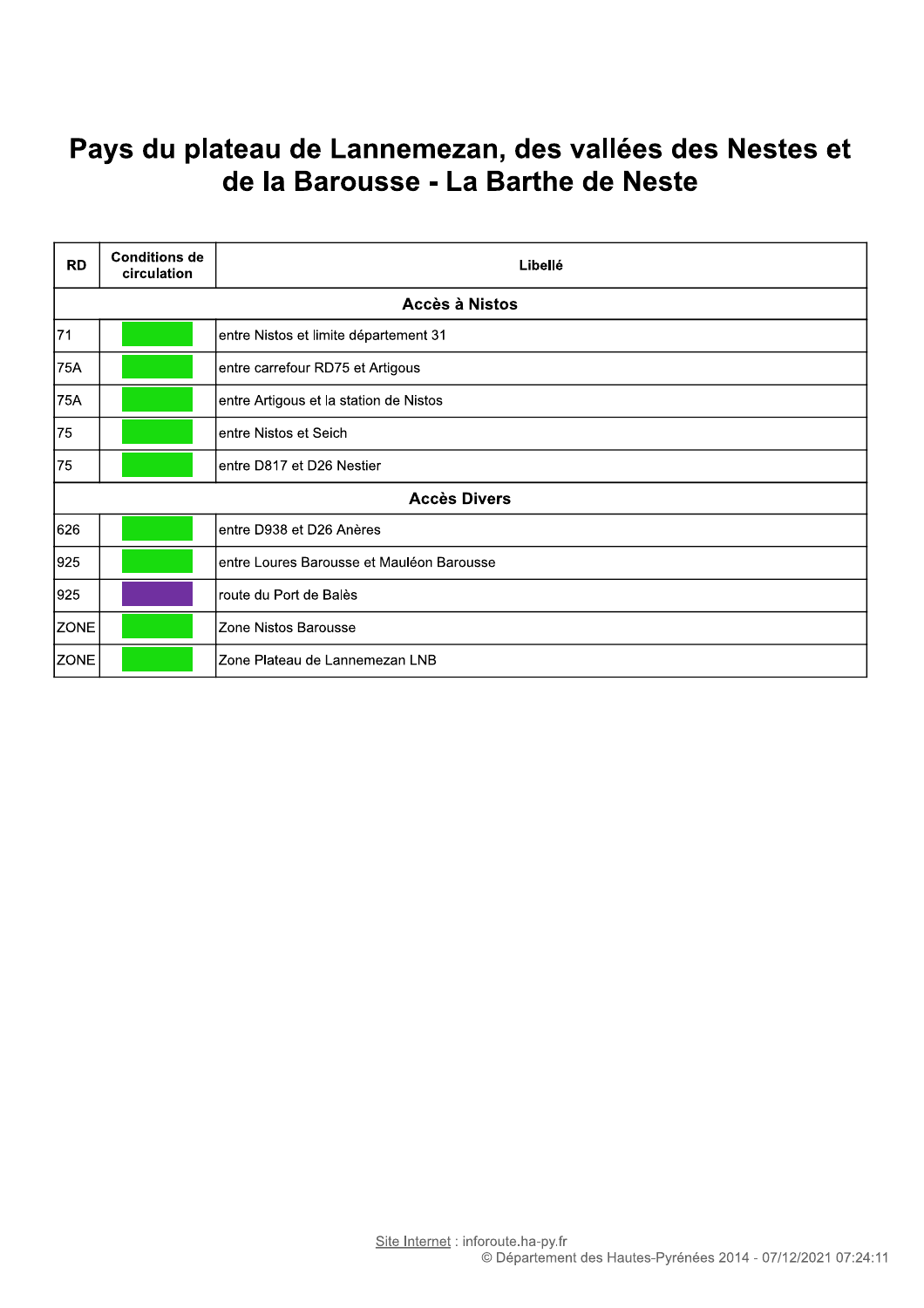## Pays de Tarbes et du Haut Adour

| <b>RD</b>      | <b>Conditions de</b><br>circulation | Libellé                                 |
|----------------|-------------------------------------|-----------------------------------------|
|                |                                     | <b>Accès Divers</b>                     |
| 817            |                                     | entre Tarbes et Ger                     |
| 902            |                                     | entre D817 et D935                      |
| 817            |                                     | entre Tournay et Tarbes                 |
| 935            |                                     | entre Villa Corina et Tarbes            |
| 935A           |                                     | entre D817 N21 et D935                  |
| 935B           |                                     | entre D817 et D935A                     |
| $\overline{2}$ |                                     | entre D935 et N21                       |
| $\overline{7}$ |                                     | entre Orincles et Tarbes                |
| 407            |                                     | de la sortie d'Orincles jusqu'à la D937 |
| $\overline{8}$ |                                     | entre Aureilhan et D2                   |
| 15             |                                     | entre Juillan et D15A Odos              |
| 936            |                                     | entre Juillan et limite département 64  |
| 921A           |                                     | entre Tarbes et Juillan (N21)           |
| <b>15A</b>     |                                     | entre D15 Odos et D92                   |
| 64A            |                                     | entre N21 et D64                        |
| 64             |                                     | entre D64A et D817                      |
| 64             |                                     | entre D817 et D64B                      |
| 64B            |                                     | entre D64 et D902                       |
| 92             |                                     | entre Tarbes et D817                    |
|                |                                     | Accès au Grand Tourmalet - La Mongie    |
| 935            |                                     | entre Bagnères et Campan                |
| 935            |                                     | entre Campan et Sainte Marie de Campan  |
| 918            |                                     | entre Sainte Marie de Campan et Gripp   |
| 918            |                                     | entre Gripp et Artigues                 |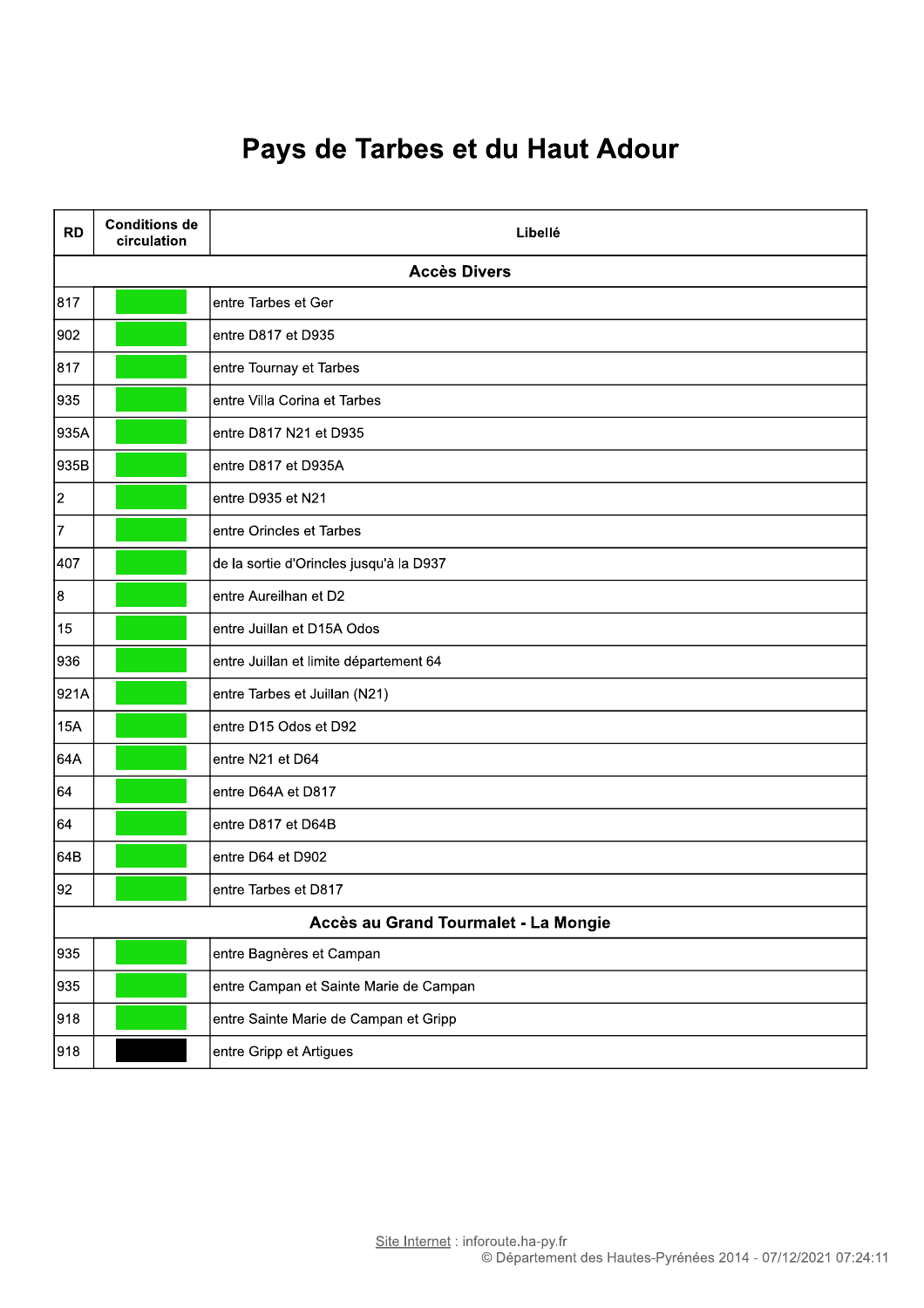## Pays de Tarbes et du Haut Adour

| <b>RD</b>                            | <b>Conditions de</b><br>circulation | Libellé                                            |  |  |  |
|--------------------------------------|-------------------------------------|----------------------------------------------------|--|--|--|
| Accès au Grand Tourmalet - La Mongie |                                     |                                                    |  |  |  |
| 918                                  |                                     | entre Artigues et La Mongie                        |  |  |  |
| 918                                  |                                     | entre Col du Tourmalet et La Mongie                |  |  |  |
| Accès à Payolle et Col d'Aspin       |                                     |                                                    |  |  |  |
| 918                                  |                                     | entre Sainte Marie de Campan et La Séoube          |  |  |  |
| 918                                  |                                     | entre La Séoube et Payolle                         |  |  |  |
| 918                                  |                                     | entre Payolle et Col d'Aspin                       |  |  |  |
| 113                                  |                                     | entre le Col de la Hourquette d'Ancizan et Payolle |  |  |  |
| <b>Accès Divers</b>                  |                                     |                                                    |  |  |  |
| 18                                   |                                     | entre Bagnères et Tarbes                           |  |  |  |
| 935                                  |                                     | entre Tarbes et Bagnères                           |  |  |  |
| 26                                   |                                     | entre bas côte d'Astugue et D935                   |  |  |  |
| 18                                   |                                     | du bas côte d'Astugue à Hôpital d'Astugue          |  |  |  |
| 938                                  |                                     | entre Rond Point de Cieutat et Bagnères            |  |  |  |
| <b>ZONE</b>                          |                                     | Zone Campan                                        |  |  |  |
| <b>ZONE</b>                          |                                     | Zone Bagnères de Bigorre et piémont                |  |  |  |
| <b>ZONE</b>                          |                                     | Zone Tarbes                                        |  |  |  |